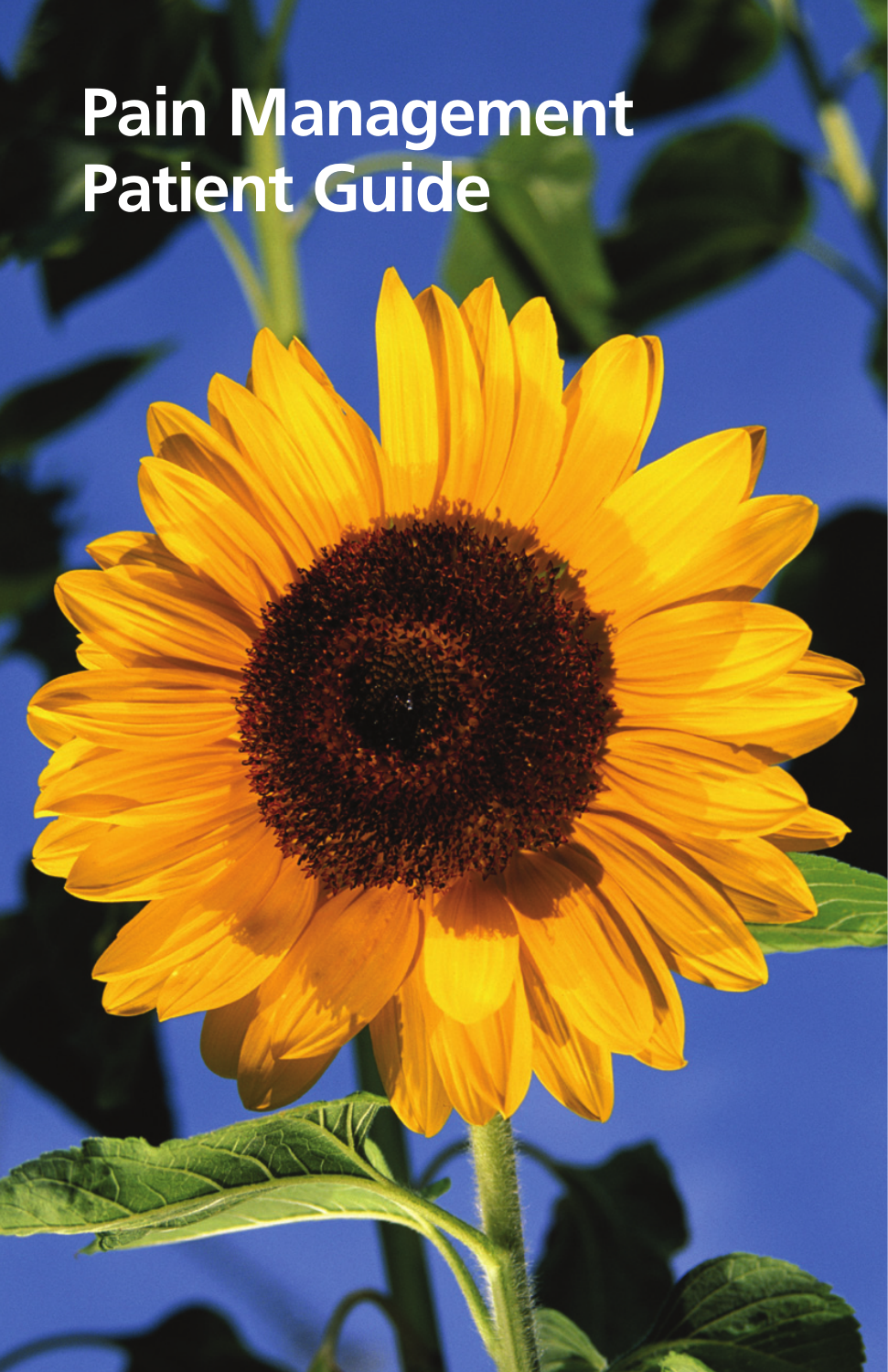**"Every person feels pain differently.**

 **Whatever the person feeling it says it is, it is."**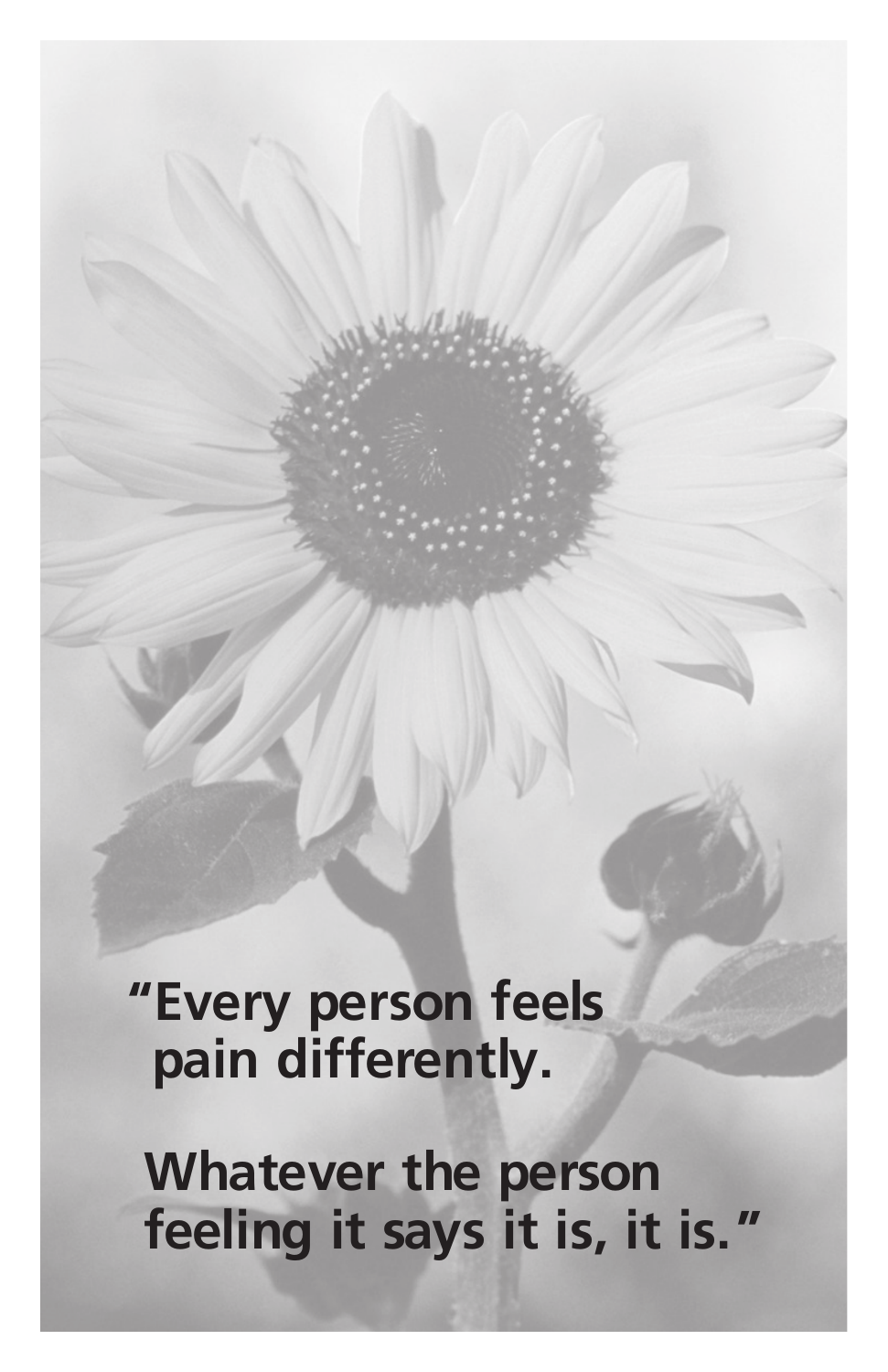## **Helping Your Medical Provider Understand Your Pain**

### **What is Pain?**

- $\blacksquare$  Pain is an uncomfortable feeling that comes from injury, disease or damage to your body.
- $\blacksquare$  Pain is sometimes a nuisance or it may be a signal that something is wrong.

### **Speak up!**

If you are currently suffering in pain, you need to talk to your medical provider, so you can be prescribed treatment or medicine to help relieve your pain.

### **Help yourself to manage pain:**

- $\blacksquare$  Ask about what is causing your pain and learn more about it.
- $\blacksquare$  Use information wisely.
- $\blacksquare$  Know when to seek help in between follow-up visits.
- $\blacksquare$  Do your best to stay active and healthy.

### **Help control your pain:**

There are safe and effective ways to treat pain without using pills.

- $\blacksquare$  Patient/family education
- Community Support Groups
- Exercise, Yoga, Tai Chi
- **n** Massage
- $\blacksquare$  Relaxation by deep breathing
- Meditation, Prayer, Spiritual & Pastoral Support
- **n** Imagery
- Distraction
- Humor
- $\blacksquare$  Music
- $\blacksquare$  Ice or heat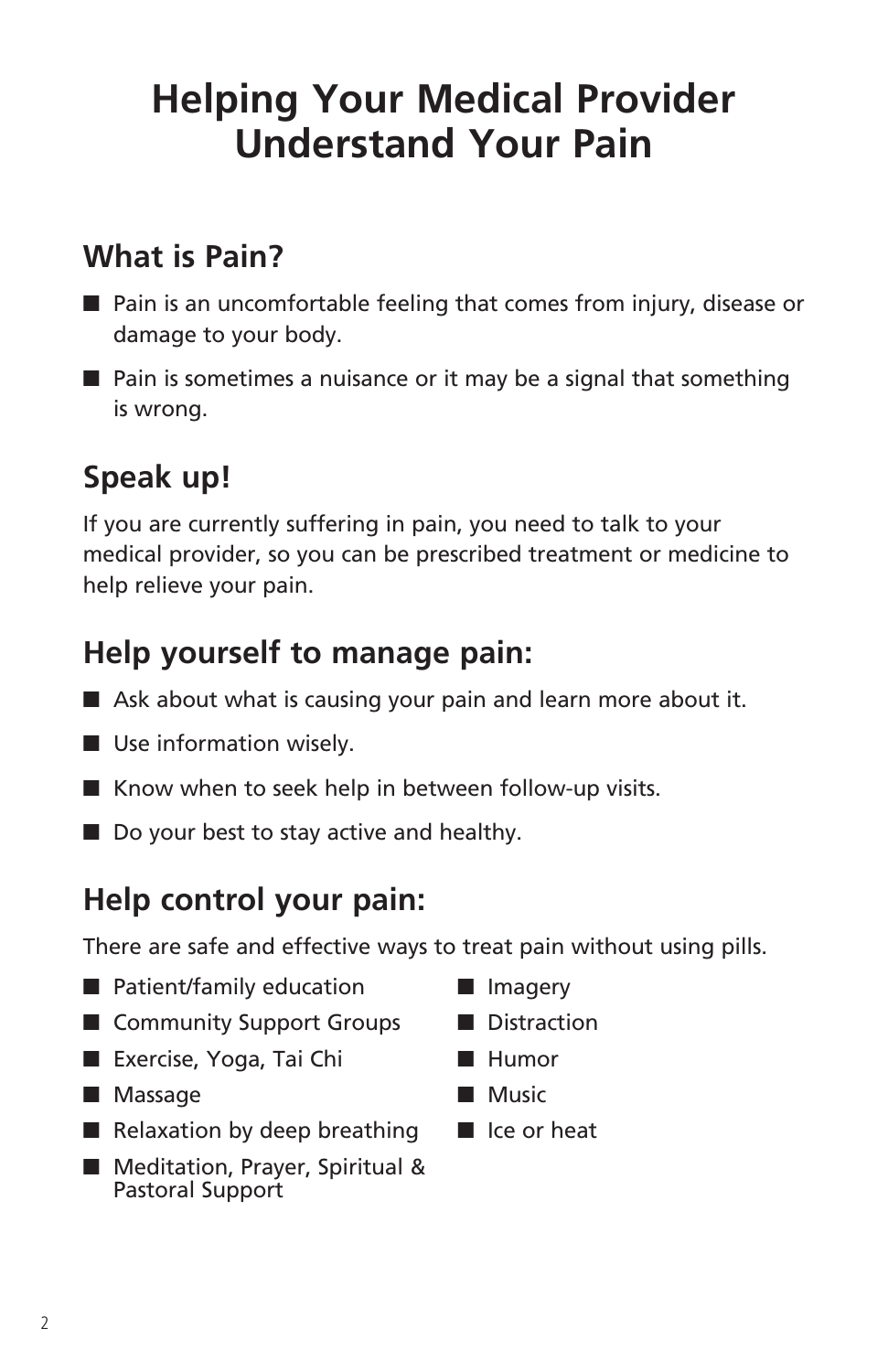### **Did you know that...?**

- $\blacksquare$  If you act quickly when pain starts, you can often prevent it from getting worse.
- $\blacksquare$  Anxiety, fear and depression can worsen how you feel and can decrease your ability to cope with everyday life.
- $\blacksquare$  Pain is not all in your head.
- $\blacksquare$  Pain is not something you "just have to live with."

#### **Your rights to pain relief are:**

- $\blacksquare$  Information and answers to your questions about pain and pain relief
- $\blacksquare$  A feeling that your medical provider cares about you
- $\blacksquare$  A quick response from your medical provider when you report pain
- $\blacksquare$  A sense that your complaint of pain is believed

#### **Your responsibilities in pain relief are:**

- $\blacksquare$  To discuss different kinds of pain relief choices with your medical provider
- $\blacksquare$  To work with your medical provider to make a pain relief plan
- $\blacksquare$  To help medical providers measure your pain
- $\blacksquare$  To tell your medical provider about any pain that will not go away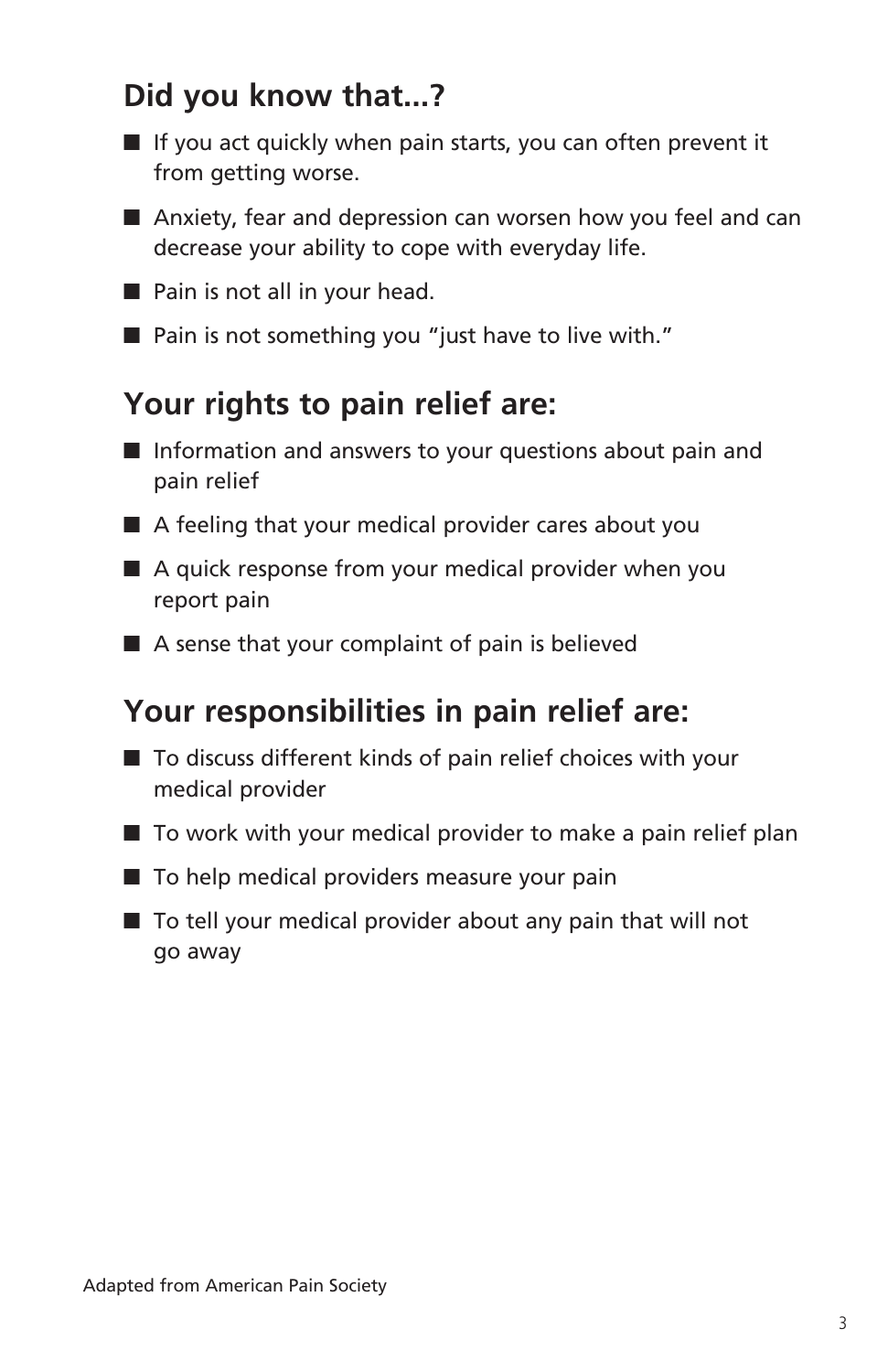## **A Guide to Understanding and Managing Your Pain**

#### **In order for your medical provider to understand your pain, you will be asked to answer questions about your pain such as:**

- $\blacksquare$  Where is your pain?
- $\blacksquare$  How does your pain feel?
- $\blacksquare$  How often do you have pain?
- $\blacksquare$  What time of day is your pain the worst?
- $\blacksquare$  What gets your pain started?
- Does your pain stay, or come and go?
- $\blacksquare$  What makes your pain better?
- $\blacksquare$  What makes your pain worse?
- $\blacksquare$  What have you tried that makes your pain better?
- $\blacksquare$  Does your pain make you sad?
- $\blacksquare$  What do you think causes your pain?
- $\blacksquare$  Does pain cause you problems with your personal needs such as getting dressed, combing your hair, shaving, bathing, or eating?
- $\blacksquare$  What medications have you used in the past for your pain?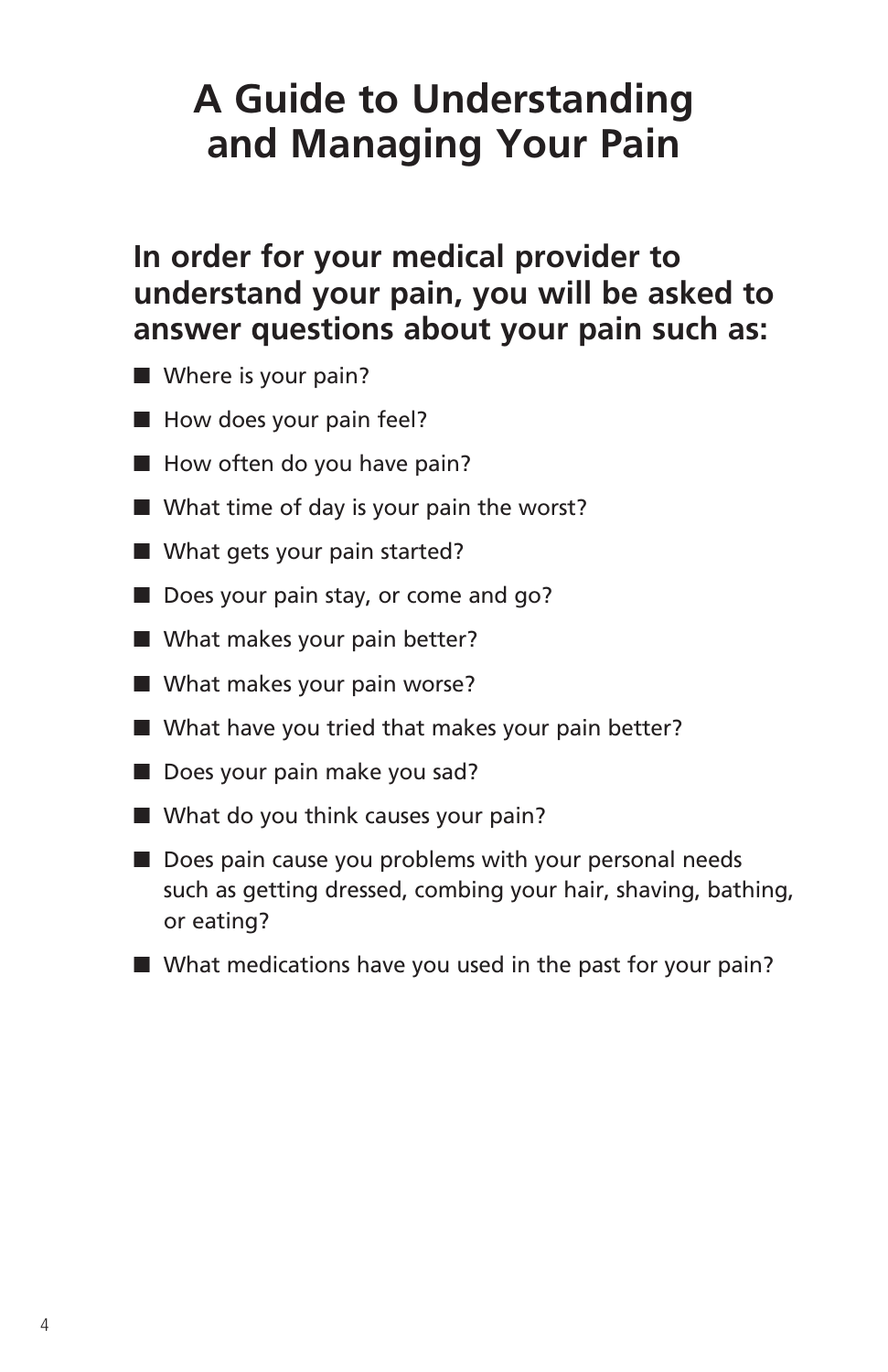### **Your medical provider may ask you to rate your pain:**

| Choose a face that best describes how you feel:    | now        |
|----------------------------------------------------|------------|
| A. Mild pain: 1-3                                  | on average |
| B. Moderate: 4-7 (interferes with work or sleep*)  | best       |
| C. Severe: 8-10 (interferes with all activities**) | worst      |



### **Tell Your Medical Provider Your Goals for Care**

Explain how you want the treatment to improve how you function in every day life.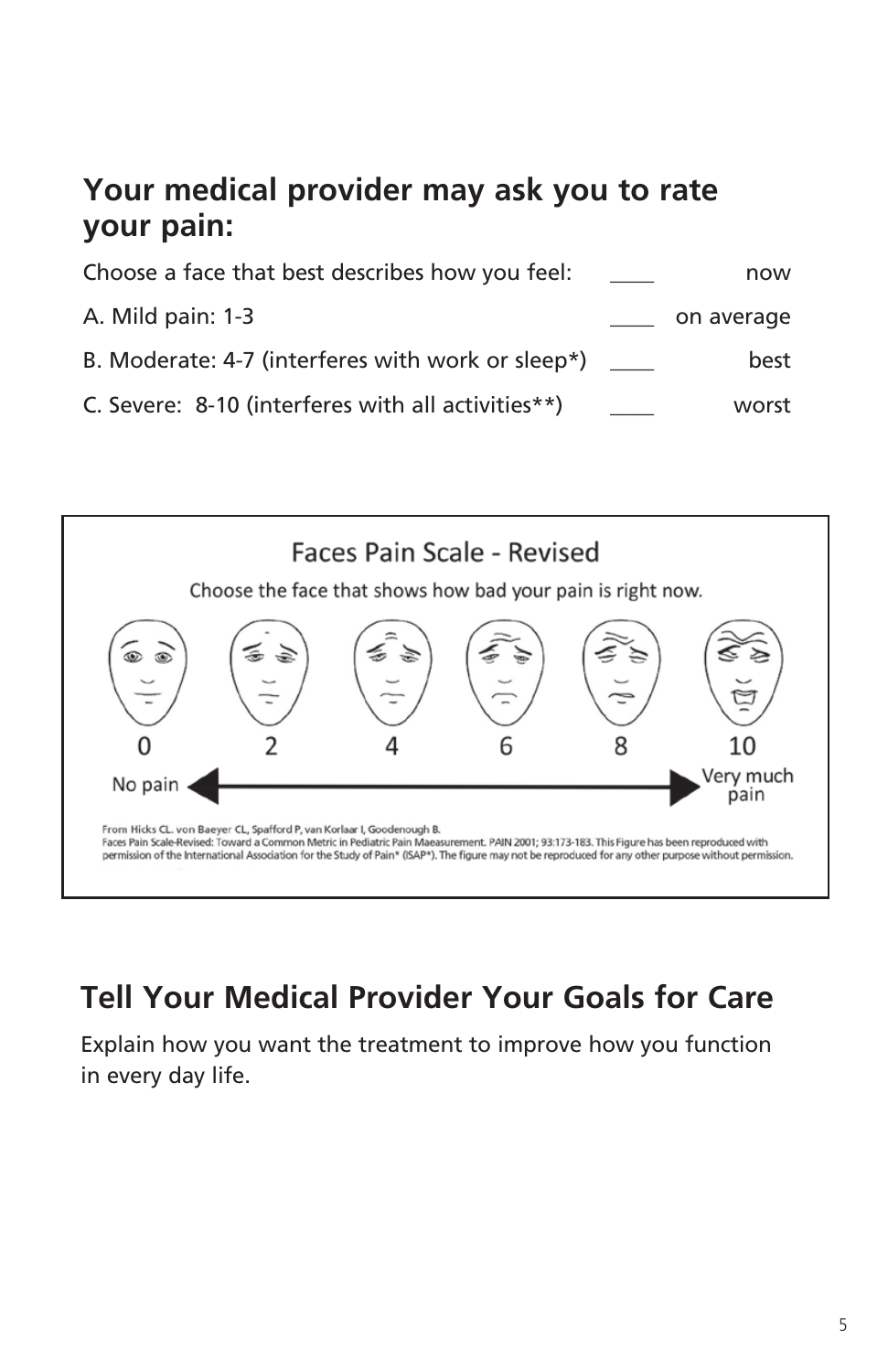# **Myths and Truths About Pain**

**M:** Infants and children do not feel pain. This means they do not need as much medicine to stop their pain.

- **T** All children, no matter what their age, feel pain. All children in pain should be properly treated. A child's age and weight are important information for medical providers to know. It helps them to decide the correct amount of medicine that should be given to help the child.
- **M**: Children do not remember being in pain.
	- **Many studies have shown that even infants have a memory** of being in pain.

**M: C**hildren and adults will tell you when they are in pain.

- 
- **T** Many children and adults will not tell medical providers<br>
or others that they are in pain because: they are afraid of what will happen to them; they do not understand why they have pain; they do not know what the medicine might do to them; they feel they need to be "brave" and not complain about their pain; or they feel it has redemptive/ spiritual value.

You must see signs of pain in the person to know the person is in pain and how much pain.

**T:** What people say about their pain is the best way to know <br> **how much and what kind of pain they have. Some people** with severe acute pain and many people with chronic (constant) pain may not show any signs of pain.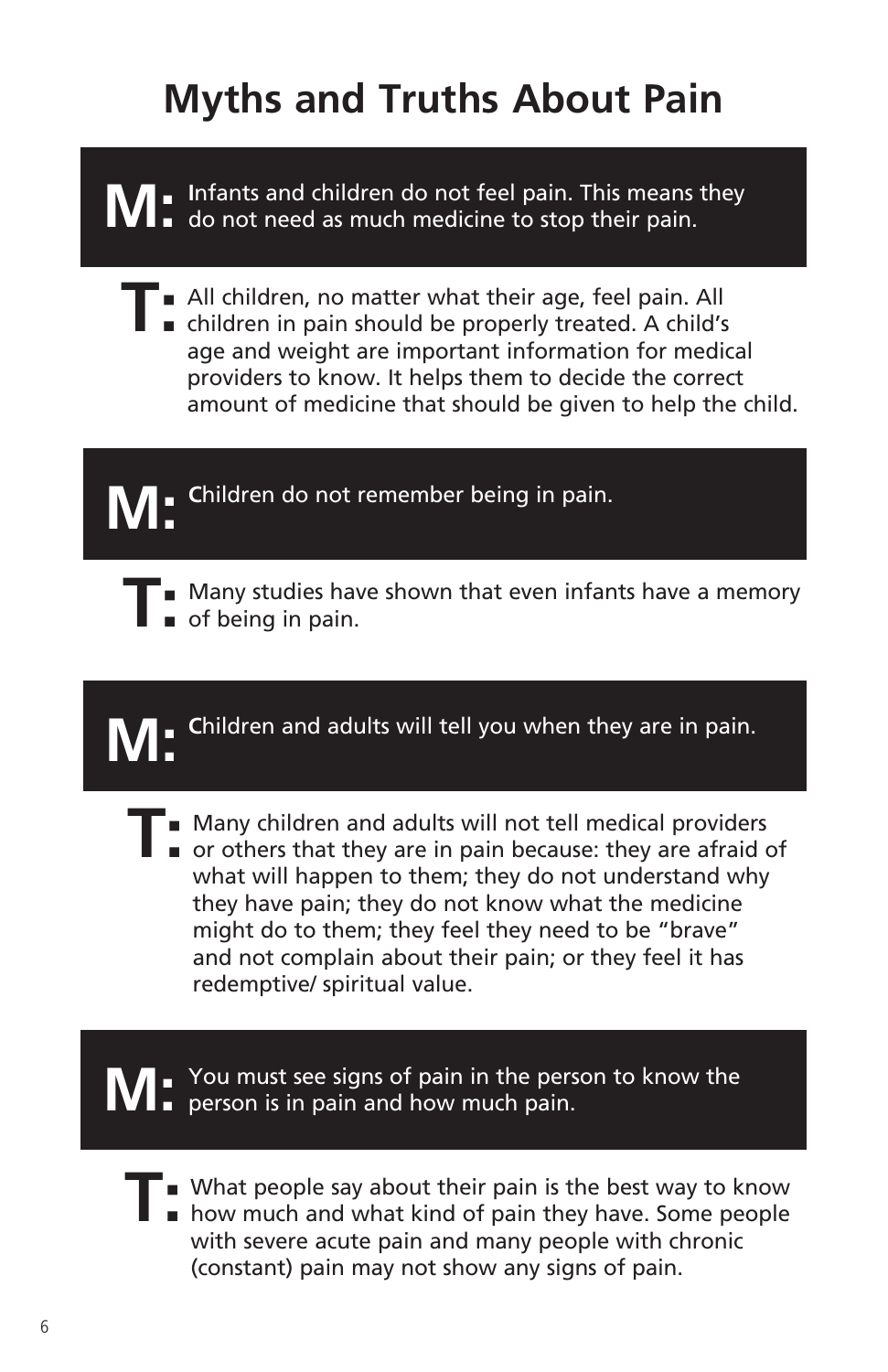# **M:** Individuals who take opioids (sometimes called narcotics) are not at risk of developing addiction.

- 
- II Individuals who have a personal or family history<br>
of alcoholism or substance abuse are at high risk of developing addiction when taking prescribed opioids. Discuss your risk factors with your medical provider, follow their advice and let them know if you develop a problem. *Do not: 1) combine opioid medicines with alcohol or illegal substances; 2) increase your dose on your own; 3) borrow or share medications with others; or 4) get refills from more than one medical provider.*

**M:** Strong pain medicines are not good and/or cannot be handled by elderly persons.

- **T**: Medications for pain should not be based on age but on <br>
the person's medical condition and the person's ability to
	- handle uncomfortable side effects. The first doses of strong medications or prescription pain pills should be adjusted downward for elderly persons.

**M:** If the person has had a lot of pain in life, he/she is able to stand pain longer than someone who has not had much pain in life.

- 
- **T:** Finding out what kind of pain the person has had in the past is very important. This information will help medical providers and others who care for the person to know what the person needs to take care of the pain he/she has now. It will also let them know how the person thinks about pain.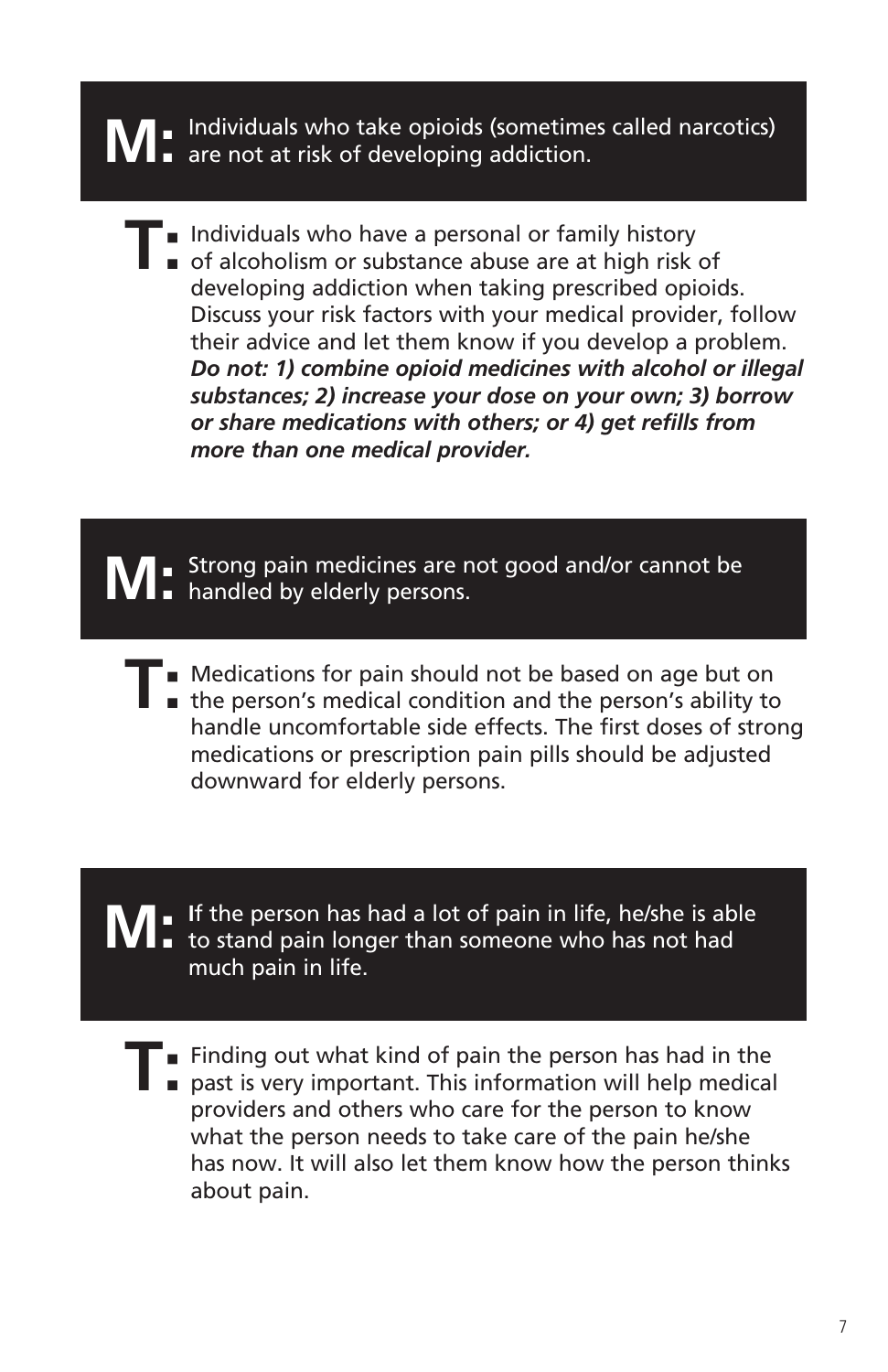**M:** You can learn how bad the pain is by how active the person is.

- **T** Some people may be able to be active when they are in pain; other people may not be able to move about.
	-

**M:** A person's mood (happy, sad, fearful, worried) has no effect on pain.

**TI** The ideas a person has about pain can play an important part in how that person handles pain. Worry, concern, fear and sadness do not cause pain but they can increase the feeling of pain and make it harder to handle the pain.

**M:** Opioids, sometimes called narcotics, should be given in small amounts to dying people because the medicines could bring death sooner.

**T**: At the end of life, the goal is to make the person comfortable and to keep him/her comfortable. Good pain care is more likely to lengthen life than shorten life. Talking with specialists in Palliative Care, Anesthesia Pain Service, the Chaplain's Office, Child Life Program, Ethics Consultation Service, etc. may be helpful in difficult cases.

**M:** The ways, customs and religious beliefs of families are not important in management of pain.

**T** Customs and beliefs of a person and their family can have<br> **a** great impact on how pain is judged and how that pain will be controlled. Medical providers need to include these customs and beliefs when deciding how a person's pain is treated.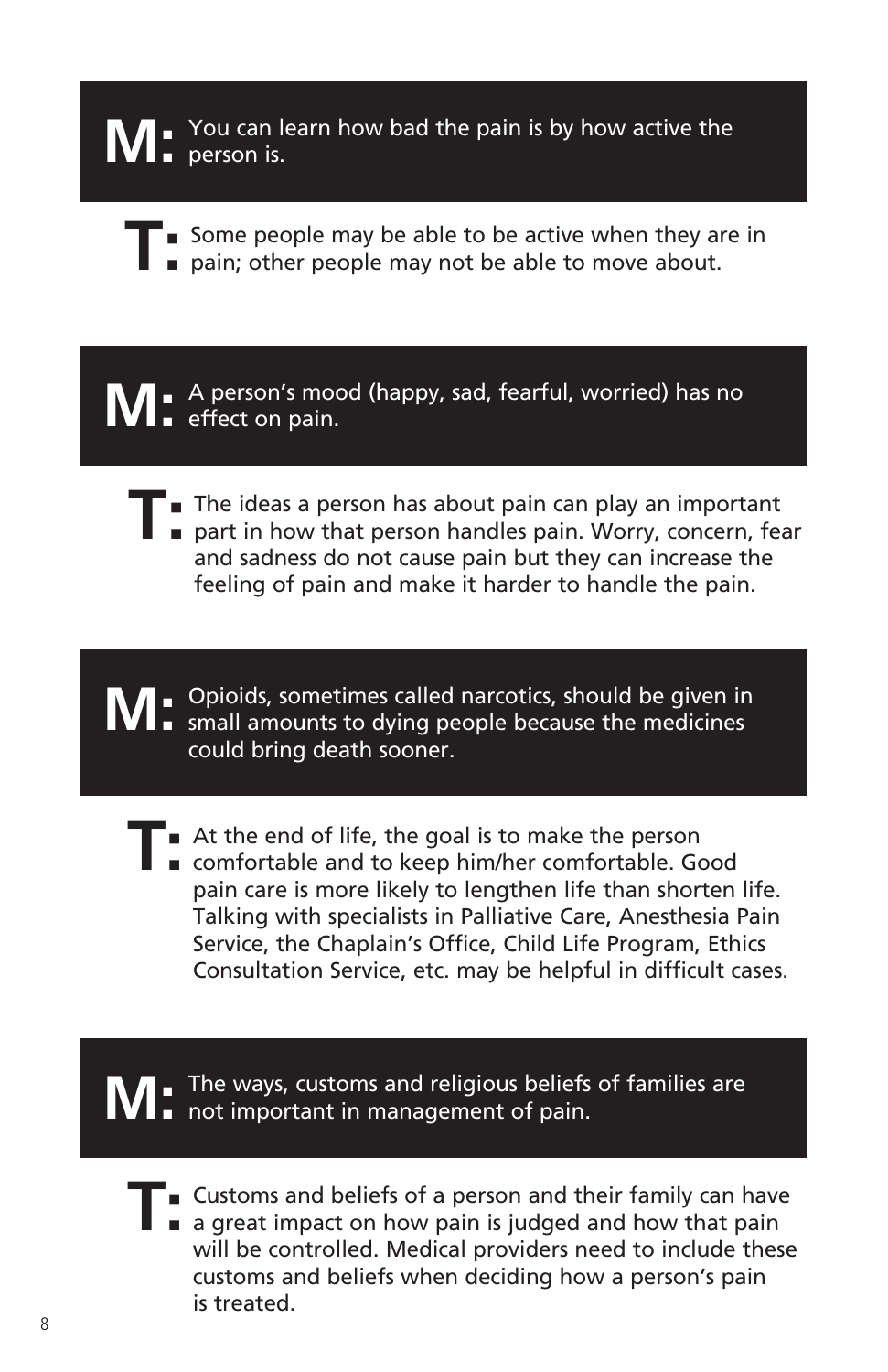### **Hands on Healing Self Help Options for Managing Pain**

| <b>Therapy</b>                                                  | How does it work?                                                                                                                                                 |
|-----------------------------------------------------------------|-------------------------------------------------------------------------------------------------------------------------------------------------------------------|
| <b>Patient / Family Education</b>                               | Educates the patient along with<br>the family in learning ways<br>to control pain using various<br>healing techniques.                                            |
| <b>Community Support Groups/</b><br><b>Educational Programs</b> | Help patients learn more about<br>their diagnosis, how to handle<br>their disease and control pain<br>through support of others<br>dealing with the same problem. |
| Exercise:<br>Yoga, Tai Chi, Walking                             | Helps reduce tension, anxiety,<br>depression and fatigue. Can<br>also help with nausea.                                                                           |
| Heat                                                            | Heat can reduce the pain<br>caused by sore muscles and<br>muscle spasms.                                                                                          |
| lce                                                             | Ice will reduce pain that comes<br>from joint problems or irritated<br>nerves.                                                                                    |
| Massage*                                                        | Helps the body heal itself by<br>breaking down muscle tension<br>and pressure on nerves.                                                                          |
| <b>Relaxation Through</b><br>Deep Breathing                     | Deep breathing will help with<br>ability to cope; to control stress,<br>slow thinking down.                                                                       |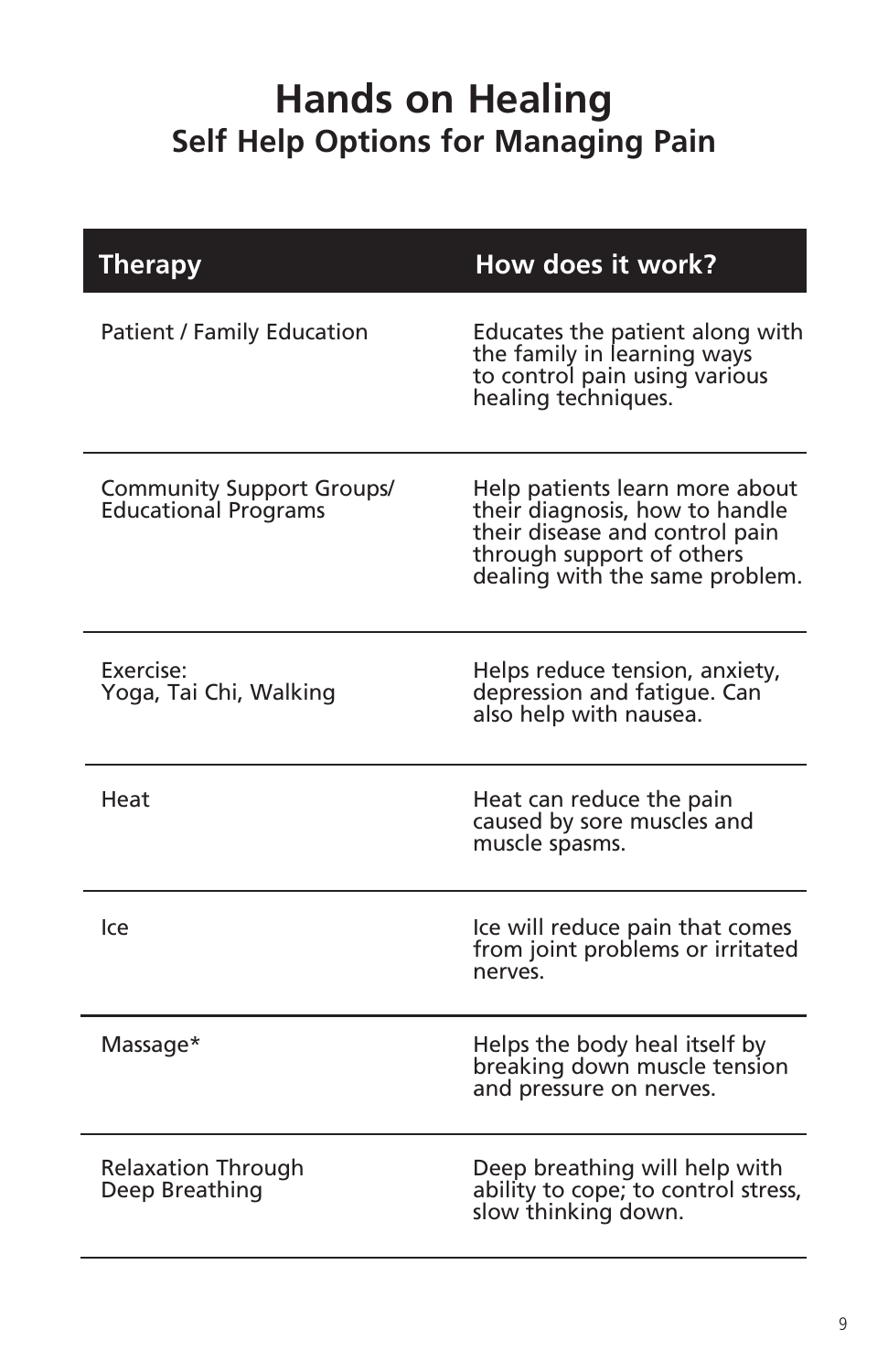| <b>Therapy</b>               | How does it work?                                                                                                                                    |
|------------------------------|------------------------------------------------------------------------------------------------------------------------------------------------------|
| Distraction                  | Changing your attention to<br>something else such as reading,<br>music, walking or talking to a<br>friend                                            |
| Meditation                   | Opening your mind to bring<br>awareness to breathing, body<br>sensations, and feelings to<br>deal with chronic pain, panic<br>disorders and anxiety. |
| Prayer                       | Provides relief from pain by<br>providing comfort/support<br>during periods of illness,<br>trauma and/or stress.                                     |
| <b>Guided Visual Imagery</b> | Allows your mind to take you<br>to a place that is safe and<br>comfortable.                                                                          |
| Humor                        | Helps relieve anger, anxiety,<br>tension and improves breathing<br>and helps your heart.                                                             |
| Music                        | Helps with relaxation, decreases<br>anxiety, nausea and vomiting.                                                                                    |

\* Please check with your insurance for payment benefits.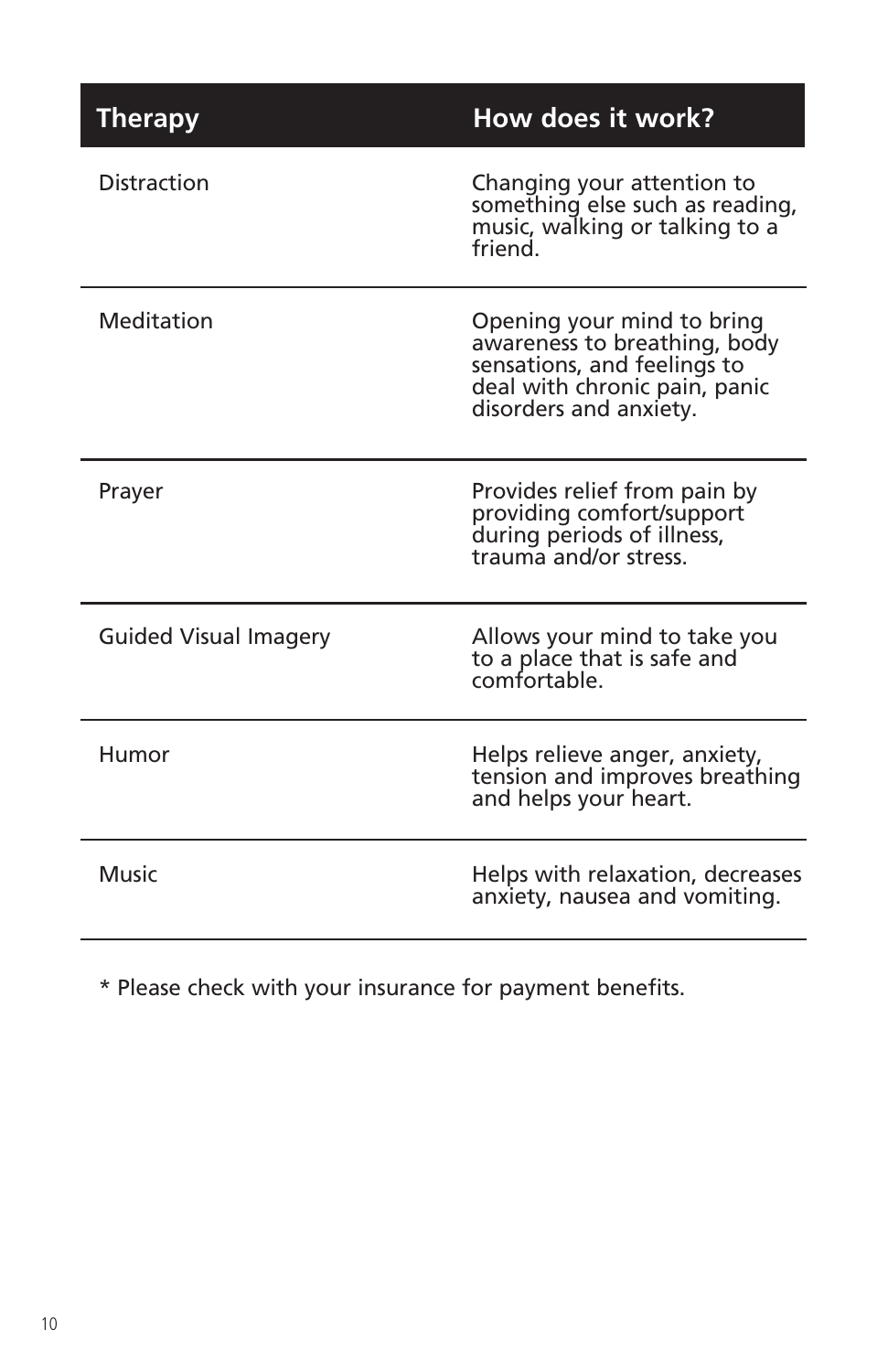### **Hands on Healing Referral from your medical provider**

| <b>Therapy</b>            | How does it work?                                                                                        |
|---------------------------|----------------------------------------------------------------------------------------------------------|
| Chiropractic Care*        | Moving the spine to aid in the<br>body's self-healing process.                                           |
| Osteopathic Manipulation* | Supports the body's natural<br>ability to heal.                                                          |
| Physical Therapy*         | Active exercises to restore<br>muscle mass and preserve the<br>normal range of joint motion.             |
| Therapeutic Massage*      | Helps the body heal itself by<br>breaking down muscle tension<br>and pressure on nerves.                 |
| TENS Unit*                | Relief of pain by applying<br>electrical stimulation to<br>the skin                                      |
| Acupuncture*              | Insertion of small needles to<br>areas of the body will relieve<br>pain and treat assorted<br>illnesses. |
| Acupressure*              | Applying pressure to areas of<br>the body will relieve pain and<br>treat assorted illness.               |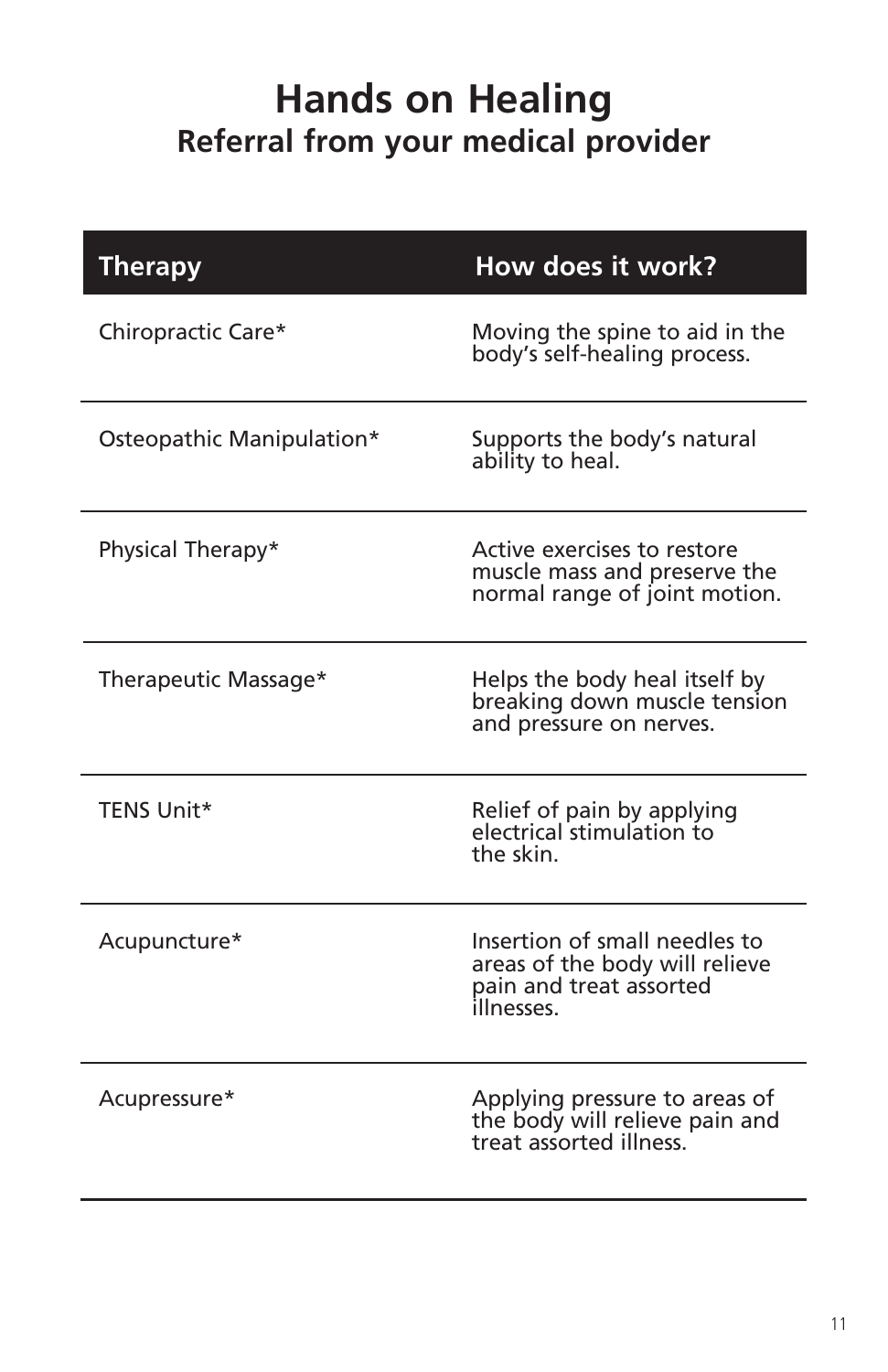**Therapy How does it work?** 

Biofeedback \* Using special machines to learn how to relax specific muscles in the body to reduce tension.

Reiki\* Energy focus through healing touch.

\* Please check with your insurance for payment benefits.